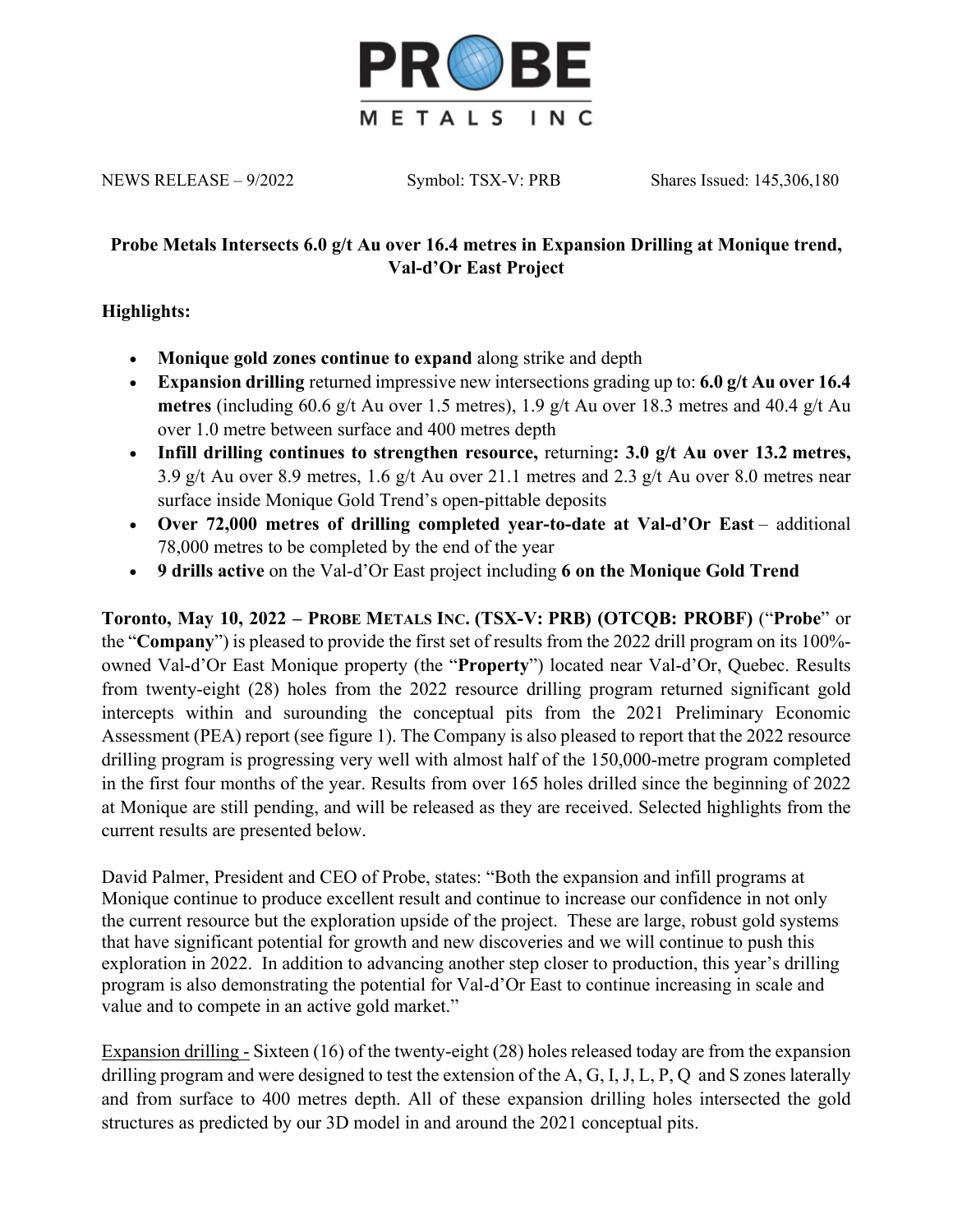Infill drilling - Eleven (11) infill holes designed to test the continuity of B, G, J, L and M zones inside the conceptual pits between surface to 300 metres depth successfully intersected gold mineralization and confirmed the current block model with respect to grades and thicknesses.

The Monique Gold Trend deposits are all open along strike and at depth. All intercepts listed in today's news release will be included in an updated resource for the Val-d'Or East project, which will form the basis of the prefeasibility study (PFS) expected to be completed in 2023.

Selected drill results from holes MO-22-250 to 277 at the Monique Area drilling program are, as follows:

| <b>Hole Number</b> | From (m) | To(m) | Length (m) | Gold $(g/t)$ | Zone / Resource        |
|--------------------|----------|-------|------------|--------------|------------------------|
| MO-22-250          | 72.0     | 92.7  | 20.7       | 0.7          | B / Infill             |
| $MO-22-250$        | 237.8    | 241.7 | 3.9        | 8.9          | M / Infill             |
| Including          | 237.8    | 238.8 | 1.0        | 29.5         | M / Infill             |
| MO-22-254          | 61.0     | 61.5  | 0.5        | 30.2         | Q / Expansion          |
| MO-22-255          | 46.6     | 49.6  | 3.0        | 7.7          | A / Expansion          |
| MO-22-256          | 154.7    | 188.2 | 33.5       | 0.7          | B / Infill             |
| MO-22-259          | 145.6    | 153.0 | 7.4        | 2.9          | I / Expansion          |
| $MO-22-260$        | 141.0    | 162.7 | 21.7       | 1.0          | J / Infill             |
| $MO-22-260$        | 189.5    | 210.6 | 21.1       | 1.6          | G / Infill             |
| Including          | 209.5    | 210.6 | 1.1        | 21.5         | G / Infill             |
| MO-22-260          | 425.2    | 430.6 | 5.4        | 3.2          | A / Expansion          |
| Including          | 426.0    | 426.8 | 0.8        | 17.4         | A / Expansion          |
| $MO-22-261$        | 45.7     | 64.0  | 18.3       | 1.9          | A / Expansion          |
| Incluiding         | 63.2     | 64.0  | 0.8        | 23.8         | A / Expansion          |
| MO-22-264          | 79.0     | 87.0  | 8.0        | 2.3          | A / Infill             |
| MO-22-264          | 185.0    | 198.2 | 13.2       | 3.0          | $\rm I$ / $\rm Infill$ |
| Including          | 193.2    | 195.2 | 2.0        | 10.9         | I / Infill             |
| MO-22-265          | 214.0    | 247.5 | 33.5       | 0.7          | P / Expansion          |
| MO-22-265          | 384.0    | 390.9 | 6.9        | 2.3          | $\mathbf{L}$ / Infill  |
| MO-22-266          | 52.0     | 74.0  | 22.0       | 0.7          | $J/$ Infill            |
| MO-22-266          | 108.5    | 114.5 | 6.0        | 3.0          | G / Expansion          |
| MO-22-268          | 346.5    | 385.5 | 39.0       | 0.7          | L / Expansion          |
| MO-22-269          | 153.4    | 166.8 | 13.4       | $1.1\,$      | $\mathbf{L}$ / Infill  |
| MO-22-273          | 313.8    | 331.0 | 17.2       | $1.0\,$      | S / Expansion          |
| MO-22-275          | 81.5     | 108.0 | 26.5       | 0.5          | G / Expansion          |
| MO-22-276          | 360.9    | 361.9 | 1.0        | 40.4         | P / Expansion          |
| MO-22-277          | 96.4     | 112.8 | 16.4       | 6.0          | J / Expansion          |
| Including          | 96.4     | 97.9  | 1.5        | 60.6         | J / Expansion          |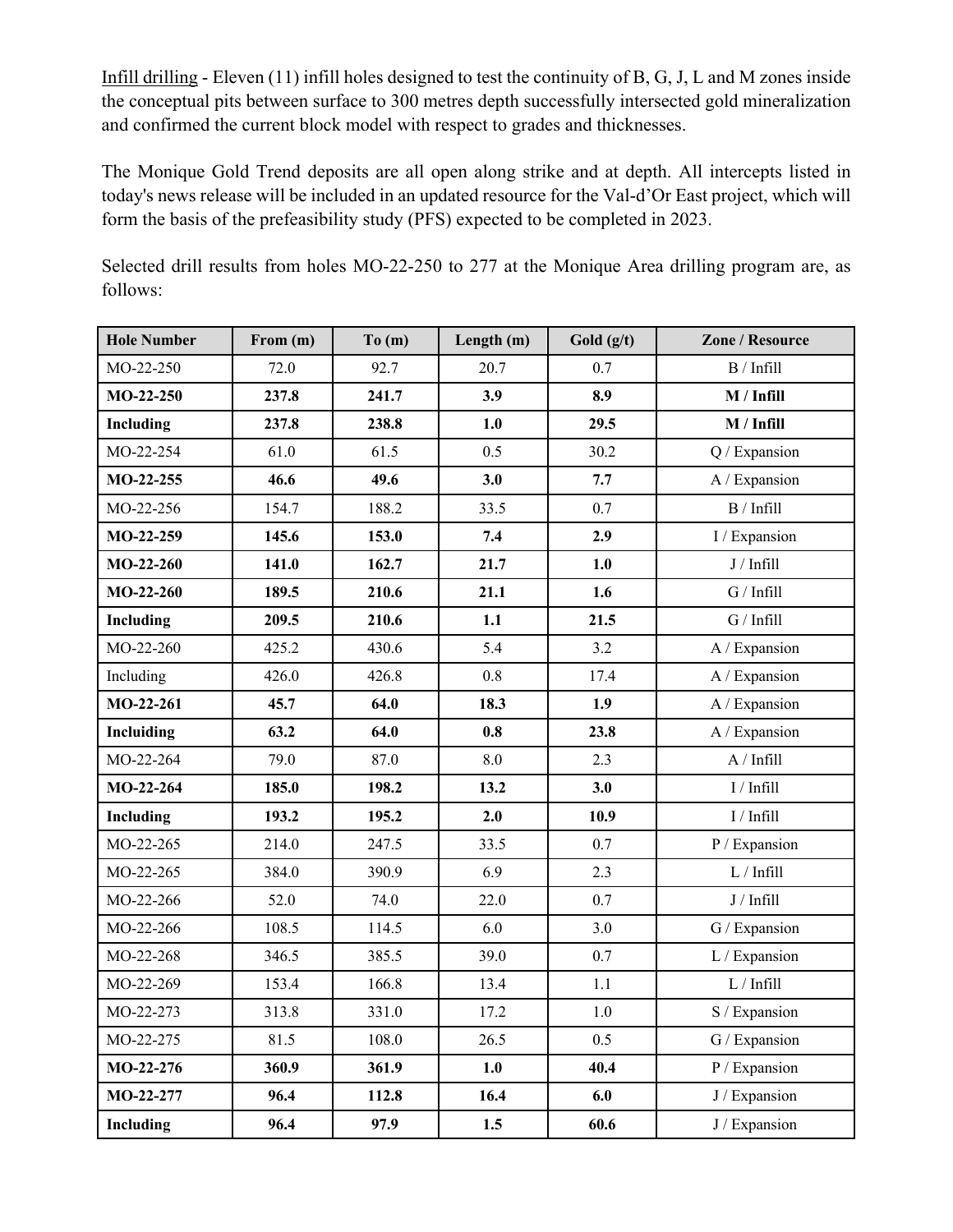*(1) All the new analytical results reported in this release and in this table, are presented in core length and cut to 100 g/t Au when needed. True width is estimated between 65 to 95 % of core length. Only grade times thickness above 15.0 g/t Au \* m is reported*



Figure 1: Surface Map – Monique Gold Trend new drilling

### **About the Monique Property:**

The Monique property is located 25 km east of Val-d'Or, in Quebec, and consists of 21 claims and one mining lease covering a total area of 5.5 square kilometres in Louvicourt township. The property hosts a current measured and indicated mineral resource of 13,619,000 tonnes at a grade of 1.54 g/t for 672,800 ounces of gold and inferred mineral resource of 11,733,000 tonnes at a grade of 1.78 g/t for 671,400 ounces of gold (source: Probe Metals NI 43-101 Technical Report Val-d'Or East Project – June 2021). The Property is part of the Company's Val-d'Or East Project and the consolidated land package stands at 436 square kilometres. Val-d'Or East is situated in a politically stable and low-cost mining environment that hosts numerous active producers and mills.

# **Geology**

Gold mineralization on the Monique property is mainly associated with three deformation zones that cross the property with an orientation of 280° and a 75°- 80° dip to the north. Gold mineralization is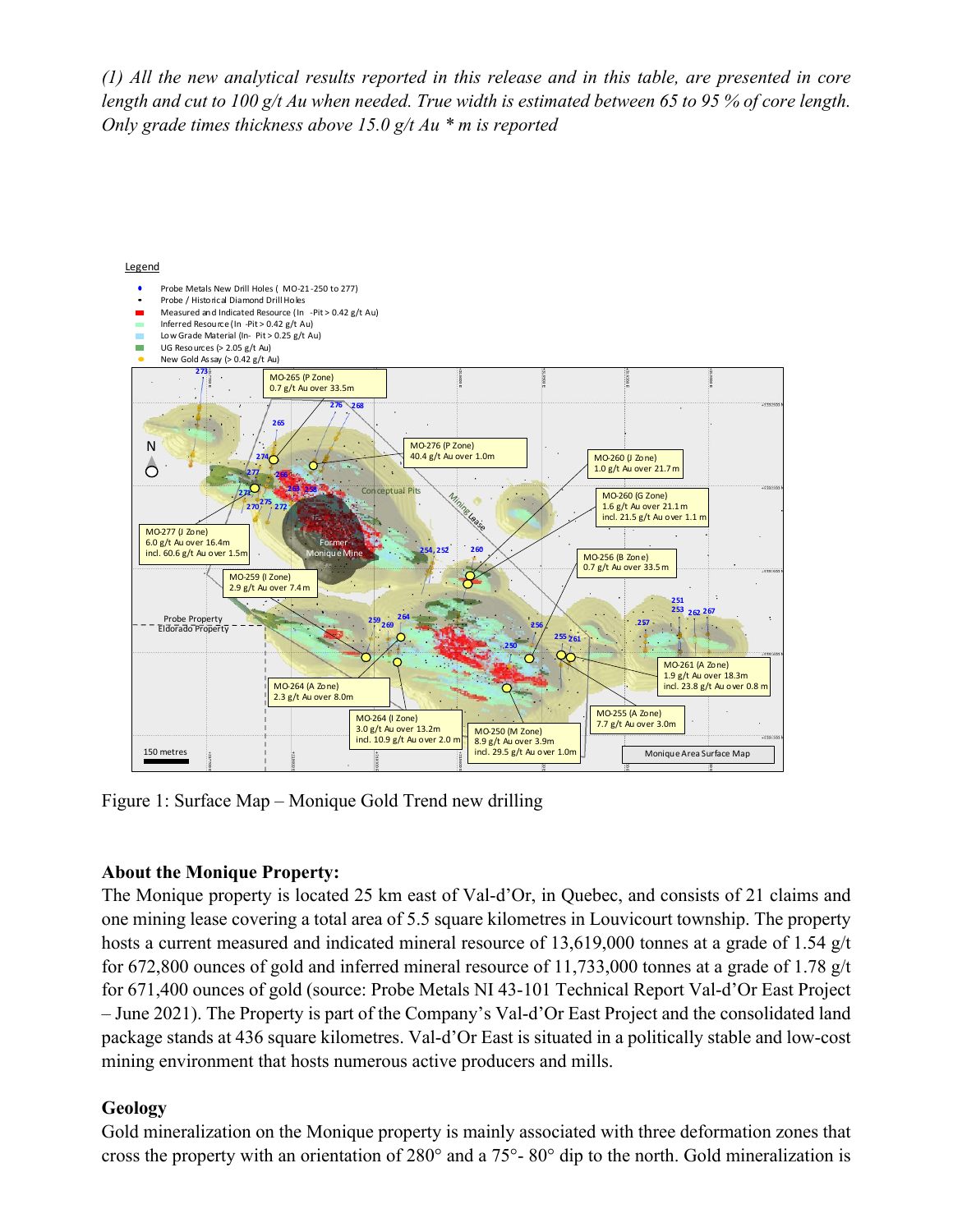defined by a network of quartz/tourmaline/carbonate veins and veinlets with disseminated sulphides in the altered wall rocks. A total of 16 parallel gold zones have been discovered on the property, todate. Some mineralized zones have been defined from surface to a depth of 600 metres and vary in width from 1 metre to up to 100 metres. Mineralized structures extend laterally up to 900 metres.

## **Past Production**

The Monique open pit mine began commercial production in 2013 and ceased production at the end of January 2015. A total of 0.58 Mt of mineralized material was extracted at a grade of 2.53 g/t Au, from the surface to 100 metres depth for a total of 45,694 ounces of gold.

# **Qualified Person:**

The scientific and technical content of this press release has been reviewed, prepared and approved by Mr. Marco Gagnon, P.Geo, who is a "Qualified Person" within the meaning of NI 43-101, and Executive Vice-President and a director of Probe.

# **Quality Control:**

During the last drilling program, assay samples were taken from the NQ core by sawing the drill core in half, with one-half sent to a certified commercial laboratory and the other half retained for future reference. A strict QA/QC program was applied to all samples, which includes insertion of mineralized standards and blank samples for each batch of 20 samples. The gold analyses were completed by fire-assays with an atomic absorption finish on 50 grams of materials. Repeats were carried out by fire-assay followed by gravimetric testing on each sample containing 3.0 g/t gold or more. Total gold analyses (Metallic Sieve) were carried out on the samples which presented a great variation of their gold contents or the presence of visible gold.

### **About Probe Metals:**

Probe Metals Inc. is a leading Canadian gold exploration company focused on the acquisition, exploration and development of highly prospective gold properties. The Company is committed to discovering and developing high-quality gold projects, including its key asset the multimillion-ounce Val-d'Or East Gold Project, Québec. The Company is well-funded and controls a strategic land package of approximately 1,500-square-kilometres of exploration ground within some of the most prolific gold belts in Québec. The Company was formed as a result of the \$526M sale of Probe Mines Limited to Goldcorp. Eldorado Gold Corporation currently owns approximately 10.4% of the Company.

On behalf of Probe Metals Inc.,

*Dr. David Palmer,* President & Chief Executive Officer

# *For further information:*

Please visit our website at www.probemetals.com or contact: